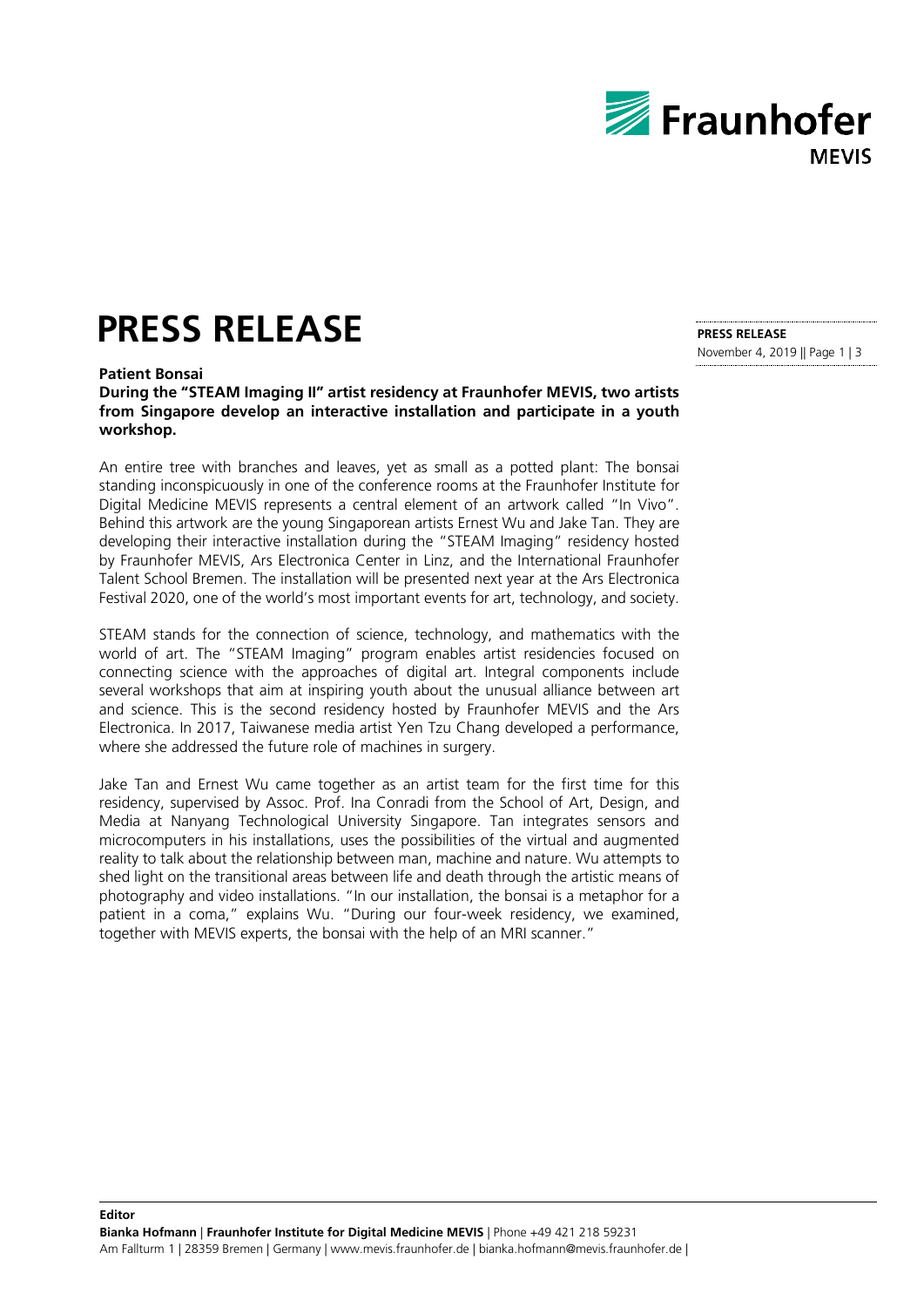

#### **PRESS RELEASE** November 4, 2019 || Page 2 | 3

The artists' request presented a novel challenge for the researchers at MEVIS, who usually work on methods to improve MR imaging of human patients. Imaging plants was new to them. Several attempts were required until the artists were satisfied with the results. "We scanned the bonsai with different methods and could even see where it stores water after watering," says Tan. "We were very excited with the results and wanted to do more tests right away." After their four-week stay in Bremen, the artists will travel to Ars Electronica Center in Linz for another two weeks. There, they will transform their ideas into a physical installation. "The goal of the program is not only to explain the research and make it accessible for others. We want to facilitate the exchange between experts and both artists and younger generations, and integrate the residency as a dialogoriented hands-on format of science communication," explains Bianka Hofmann, developer and producer in charge of science communication projects.

One component of the residency is a STEAM workshop that artists and scientists create together for youth in Bremen, Linz, and Singapore. "We want to inspire young people about the digital transformation in medicine in a new way," explains Hofmann. "To be better prepared for the future, young people have to increase their ability to think and work across disciplines. The goal of our workshop is to achieve exactly that." At the workshop in Bremen, students from the Walle school center took MR images of fruits and vegetables. They were able to create their own art installations using computer graphics processing as well as charcoal, sensors, and microcomputers. "We were particularly happy that students from vocational schools were able to participate," stresses Hofmann.

In recent years, Fraunhofer MEVIS has successfully developed various practical activities that facilitate the fundamental collaboration with art to promote younger generations. "We provide young people with insight into our work and give them the opportunity to develop software based on our MeVisLab platform," says mathematician Hanne Ballhausen, coordinator for MINT promotion and training. "This way, students learn about the practical benefits of informatics." One example is the "Digital Medicine in Informatics" education program funded by the Northwest Metropolitan Region that accompanies the advanced informatics courses at one school in Bremen and one in Delmenhorst for six months.

Fraunhofer MEVIS also offers a program for the annual "Girls' Day". Female students starting from the seventh grade come to the institute for an entire day. They receive information about the functions of an MR scanner and as well as the opportunity to experiment with images. "We want students to learn that informatics is more than nerds in front of a computer," says Ballhausen. "We show them that informatics can help achieve important tasks in medicine."